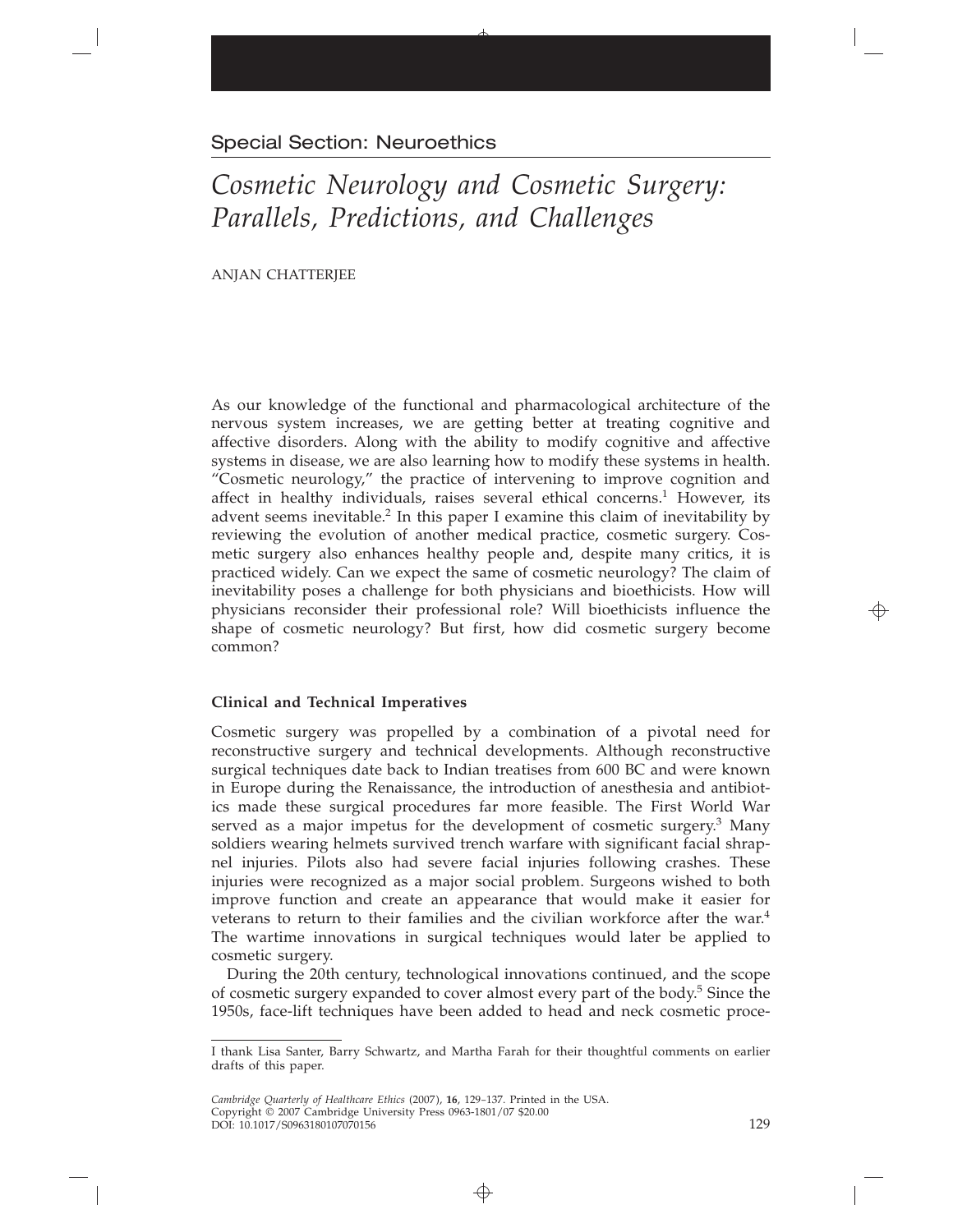dures. "Rejuvenation" procedures include forehead lifts, eyelid surgery, chin implants, dermabrasions, chemical peels, dermaplaning, and laser resurfacing. Solid silicone was introduced to augment noses, cheekbones, chins, and jaws. Various "fillers" are now injected to rejuvenate faces.<sup>6</sup> The aesthetic armamentarium now includes botulinum toxin to selectively paralyze facial muscles. Procedures to contour the body also developed considerably over the years. In the 1960s, women in search of Barbie bodies could avail themselves of silicone breast implants and later of saline, fat, and peanut oil implants. Since the 1980s liposuction has targeted abdomens, hips, and thighs. This technique applied to chins, cheeks, knees, calves, and ankles is finding new markets among body builders. Prostheses are now inserted into men's penises and men's and women's buttocks, and collagen and fat are injected into hands and lips.

Thus, clinical needs prompted by war injuries and technical developments were preconditions for the development of cosmetic surgery. Analogous clinical needs for cosmetic neurology are now present. By the age of 85 between a quarter and a half of the population may have a dementing illness.7 Better acute management of strokes means that more patients survive with chronic cognitive impairment. Cognitive disorders in younger people, such as attention deficit disorder, learning disabilities, and the spectrum of autistic disorders are increasingly recognized. We seem awash in psychiatric disorders. A recent survey suggested that half of adult Americans suffer from addiction or affective illnesses.<sup>8</sup>

The clinical need for treatments for cognitive and affective disorders is accompanied by scientific developments that make neuroenhancement possible. The targets for neuroenhancement include motor, cognitive, and affective systems. Motor abilities can be enhanced by modulating cardiovascular, peripheral motor, and central nervous systems. Human erythropoietin and sildenefil increases oxygen-carrying capacities for better endurance.<sup>9</sup> Insulin-like growth factor increases muscle mass and prevents decline associated with aging.<sup>10</sup> Dopamine agonists target the central nervous system and improve the acquisition of motor skills, and, when paired with physical therapy, appear to hasten motor learning following stroke.<sup>11</sup>

Attention, memory, and learning can also be modulated in healthy people. Cholinesterase inhibitors improve normal performance in laboratory vigilance tests.<sup>12</sup> Modafinil improves vigilance and reduces impulsive responding<sup>13</sup> especially in sleep-deprived states. Nonaddictive stimulant medications, such as atomoxetine, are also likely to improve levels of arousal in normal subjects. New classes of drugs, ampakines and cyclic AMP response element binding protein (CREB) modulators, promote the intracellular cascade of events leading up to structural neural changes associated with the acquisition of long-term memories.<sup>14</sup> Most neuroenhancement drugs are developed to treat disorders. As an afterthought, they may also enhance normal abilities. In contrast, ampakines and CREB modulators are developed to augment normal encoding mechanisms. They might also apply to disease states, as an afterthought.

Finally, we continue to refine ways to modify affective systems. Beta-blockers appear to help with posttraumatic symptoms in individuals who come to emergency departments after car crashes.15 Serotonin reuptake inhibitors are used widely and seem to promote affiliative behavior in healthy people.<sup>16</sup> Around the corner are a host of potentially new ways of controlling affective states with the modulation of neuropeptides<sup>17</sup> such as substance P, vasopressin, galanin, and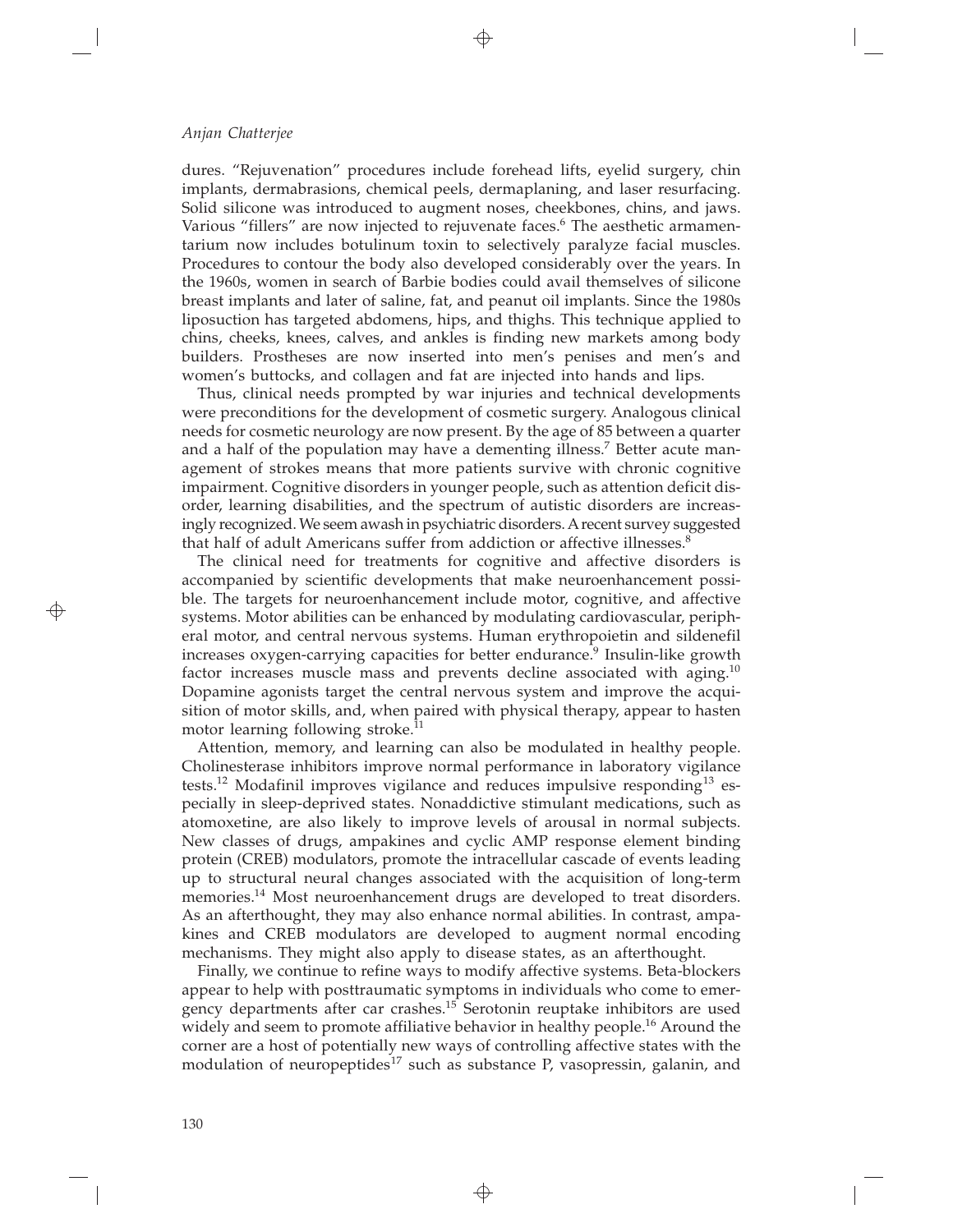#### *Cosmetic Neurology and Cosmetic Surgery*

neuropeptide Y. Corticotropin release factor (CRF) seems to mediate the longterm effects of stress, and blocking CRF may blunt these effects.<sup>18</sup>

We are in the midst of a period of unprecedented and ongoing development in neuropharmacology. Reconstructive surgery toppled into cosmetic surgery as if pushed by a technological imperative. Will a similar technological imperative tip the clinical neurosciences into cosmetic neurology?

#### **Ethics and Inevitability**

The ethical concerns raised by cosmetic neurology have been reviewed in detail elsewhere.19 There are four major concerns. First is a concern about safety. As new medications are developed, some will have undesirable side effects. In a disease state, we weigh the potential risks against the potential benefits. In a healthy state are any risks are worth taking? Second is a subtle concern about the erosion of character. If struggle is important to the development of character, does the use of pharmacological interventions to improve cognition or modify affect undermine this process? Third is a concern about distributive justice. If cosmetic neurology succeeds in making people smarter and happier, will these enhancements be available disproportionately to the affluent? Finally, there is a concern about coercion. Can healthy individuals be forced to take medications either because it would serve a greater good or because of competitive pressures? Despite these considerable ethical concerns, I propose that the advent of cosmetic neurology is inevitable. My point is not to trivialize these concerns, but to argue that they are unlikely to halt the development of cosmetic neurology.

Similar ethical concerns applied to cosmetic surgery, and yet cosmetic surgery is now practiced widely. Concerns about safety for cosmetic surgical procedures have always been present and became especially salient when silicone breast implants were implicated in autoimmune disorders.<sup>20</sup> Concerns about character were framed around notions of frivolity and being inappropriately preoccupied by appearance. Coercion was also a concern. But, rather than being an impediment, it became a driving force in the development of cosmetic surgery. Questions of distributive justice were never entertained seriously and were mitigated by financial plans that made these procedures available to those of modest means.21 Cosmetic surgery has also been subject to feminist critiques<sup>22</sup> as women's bodies are considered raw material to be shaped by male standards.23 Cosmetic surgery also falls well outside the traditional goals of medicine to save lives, treat disease, and promote health. Surprisingly, medical ethicists have only rarely examined this practice. $24$ 

Despite these concerns about cosmetic surgery, in 2004 board-certified surgeons performed 9.2 million cosmetic surgical procedures (compared to 5.6 million reconstructive procedures), a 700% increase since 1992. For women, the top five cosmetic surgical procedures were liposuction, breast augmentation, eyelid surgery, nose reshaping, and face-lifts. For men, the top five cosmetic surgical procedures were nose reshaping, hair transplantation, eyelid surgery, liposuction, and breast reduction. These procedures are not confined to white America. Between 2000 and 2004, 49% more procedures were performed on Hispanics and 24% each on African-Americans and Asian-Americans. These statistics (http://www.plasticsurgery.org/public\_education/2004Statistics.cfm)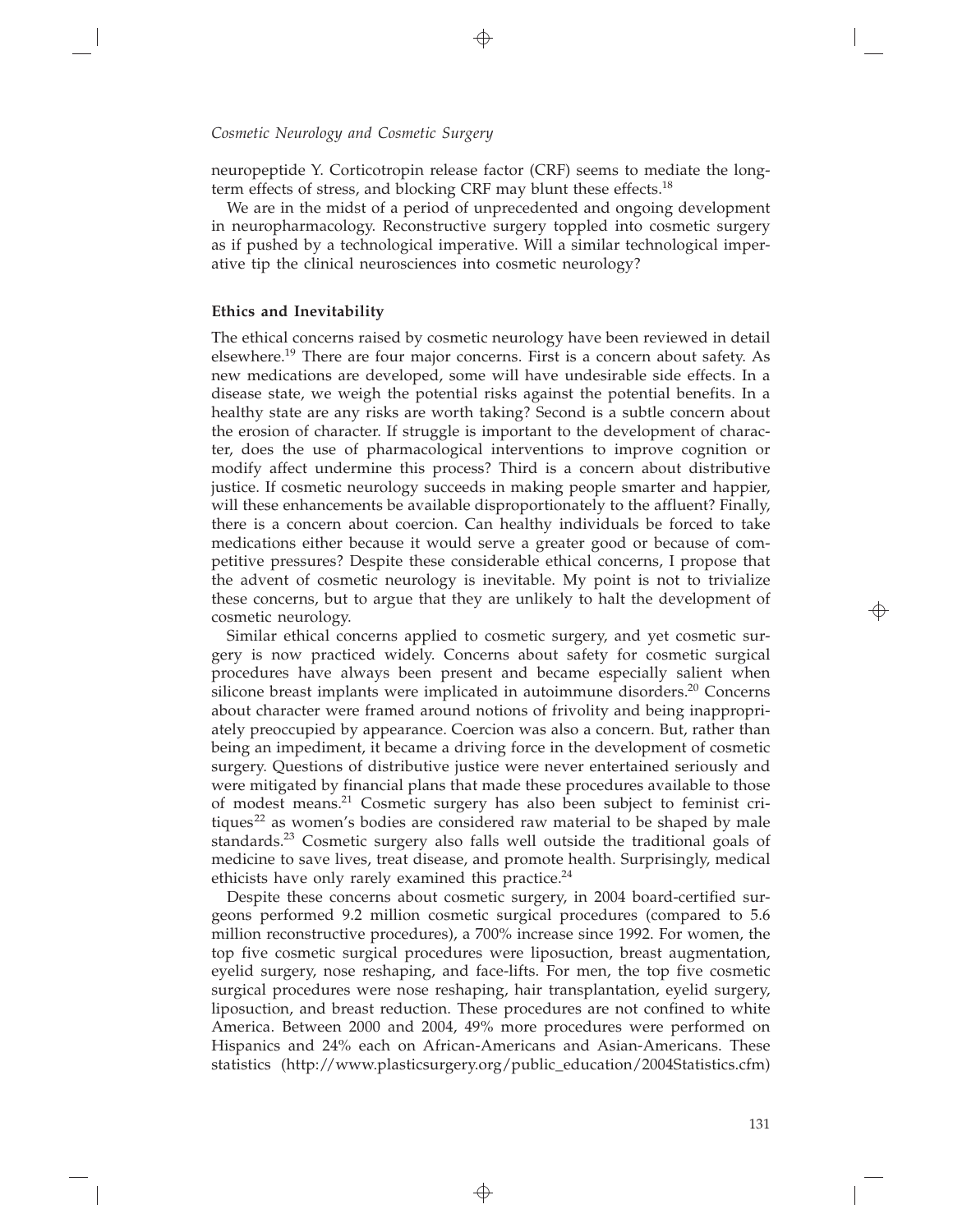## *Anjan Chatterjee*

apply to board-certified physicians and undoubtedly underestimate the actual number of procedures performed.

How did cosmetic surgery become so common? Although technical and scientific developments were a necessary prerequisite for this development, cultural, sociological, and economic forces paved the way. Analogous forces seem poised to pave the way for cosmetic neurology.

## **Cultural Conditions**

The most important impediment to the legitimacy of cosmetic surgery was the view that it was frivolous. Over the years, choosing to undergo cosmetic surgery was reframed as a rational economic and psychological decision. This reframing occurred as the American ideal of self-improvement was changing. Seventeenth and 18th century religious notions of self-improvement gave way in the 19th century to moral but secular constructions, in which developing character became the goal. In the early 20th century, the emphasis on character shifted to a cult of personality. Personality emphasized the presentation of one's self in order to stand out in a crowd and was rooted in a social rather than an individual judgment. It could be augmented by proper speech, dress, and manners.25 The importance of personal appearance was further reinforced by changes in the demographics of the work place. As the population continued to move from insular rural environments to faster paced, transient, and competitive urban environments, the dynamics of the work place also changed. Sales and service became important features of work. Personal encounters with relative strangers became common, and first impressions took on an unprecedented importance. In an increasingly competitive work place, the decision to enhance one's appearance was a rational economic decision. This argument had been used to support reconstructive surgery for wounded veterans to rejoin the civilian work force. If appearance was a critical asset in the market place, then it became increasingly difficult to decide which surgical changes were legitimate and which were not.

Finally, and most importantly, psychology provided a conceptual framework for the practice of cosmetic surgery.<sup>26</sup> In the 1920s and 1930s Americans were fascinated by Alfred Adler's notions of the inferiority complex. People could develop inferiority complexes because of physical imperfections, which undermined their confidence and were impediments to work. Thus, cosmetic surgery was mental health intervention with clear economic consequences. This view even led to pilot programs in the 1920s and 1930s of cosmetic surgery to rehabilitate convicted felons.<sup>27</sup> Later, in the 1950s beauty became linked more explicitly to youth, and the same psychological and economic rationales for "rejuvenation" were used to legitimize procedures like face-lifts.

Thus, the major criticism of cosmetic surgery as frivolous was countered by the view that it fell within the obligation to improve one's self, and that it was a serious rational decision with clear economic and psychological consequences. Cosmetic neurology, by contrast, does not face the frivolity concern, at least not directly. The obligation to improve one's self extends to a responsibility to be productive and congenial. The economic rationale to maximize abilities is also evident. The workplace has only become more competitive over the years. Many sectors of society have winner-take-all conditions in which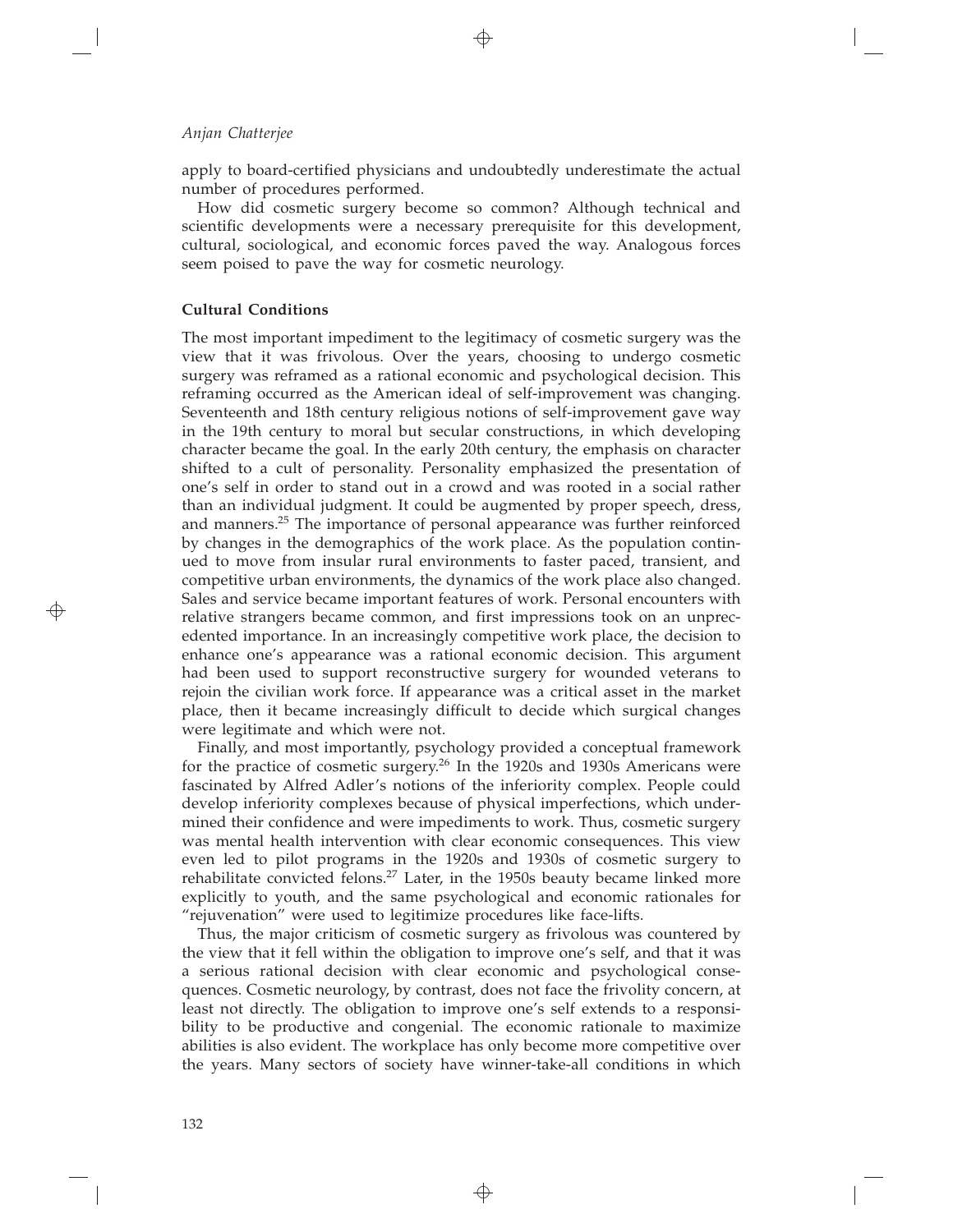## *Cosmetic Neurology and Cosmetic Surgery*

small advantages produce disproportionate rewards.<sup>28</sup> The usefulness of being stronger and smarter, require less sleep, learn more quickly, and not be bothered by psychological trauma is abundantly clear. Older workers risk being replaced by younger workers because they are less able to learn and adapt to a rapidly changing technological environment. Finally, psychological problems can be treated directly in the brain rather than distantly at the body.

## **The Media's Role**

The changing cultural values that legitimized the use of cosmetic surgery were promoted most clearly by the media. Womens' magazines advised women on gender roles, methods of self-improvement, and how to deal with new technologies, including surgical innovations. They introduced a vocabulary that made cosmetic surgery familiar. In the 1950s, the postwar emphasis on domesticity extended to comparing cosmetic procedures to sewing, and face-lifts as a way to "neaten" or "tidy up" one's face. Articles on appearance related themes served as instructional guides and updates on new trends or autobiographical accounts. According to Sullivan, $29$  the magazines tended to be relentlessly positive and light-hearted. Risks, when mentioned, most often focused on unreliable aesthetic results, rather than on health. $30$  Physician experts often lend authority to these articles. In medicalizing cosmetic surgery, nose, chin, and ear modifications became treatments for genetic misfortunes; tummy tucks, breast lifts, and thigh and buttock shaping became treatments for damage rendered by pregnancy and aging; chemical and laser peels became treatments for damage by sun, cigarettes, and acne. The articles often extol the chance to improve on nature and decry the idea that anatomy is destiny. More recently television extends this media role. The current wave of makeover shows that emphasize appearance also include cosmetic surgical procedures. By highlighting specific procedures as "extreme," these shows normalize other cosmetic procedures. Thus, the media promoted cultural attitudes that shaped the view of cosmetic surgery as normal and even desirable.

It is too early to predict the media's role in the evolution of cosmetic neurology. What is clear is that they will be active participants.<sup>31</sup> The media has been preoccupied by stories of doping athletes, sleepless students, and steady musicians. The Internet also serves as a vehicle for cultural values in a way not present in the early days of cosmetic surgery. How the Web will affect the development of cosmetic neurology is difficult to predict. How will pharmaceutical advertisers, consumer advocates, and professional groups try to guide the media? Whether a dominant media message about cosmetic neurology will emerge remains to be seen. But it is likely that the media will both reflect and shape cultural attitudes toward this practice.

## **Medicine's Response**

Cosmetic surgery introduced a medical practice without precedent. Despite considerable initial resistance and deep ambivalences among physicians, in 2004 almost twice as many cosmetic as reconstructive procedures were conducted in the United States. How did physicians reconsider their role to make this practice possible, and what can we expect of physicians in the development of cosmetic neurology?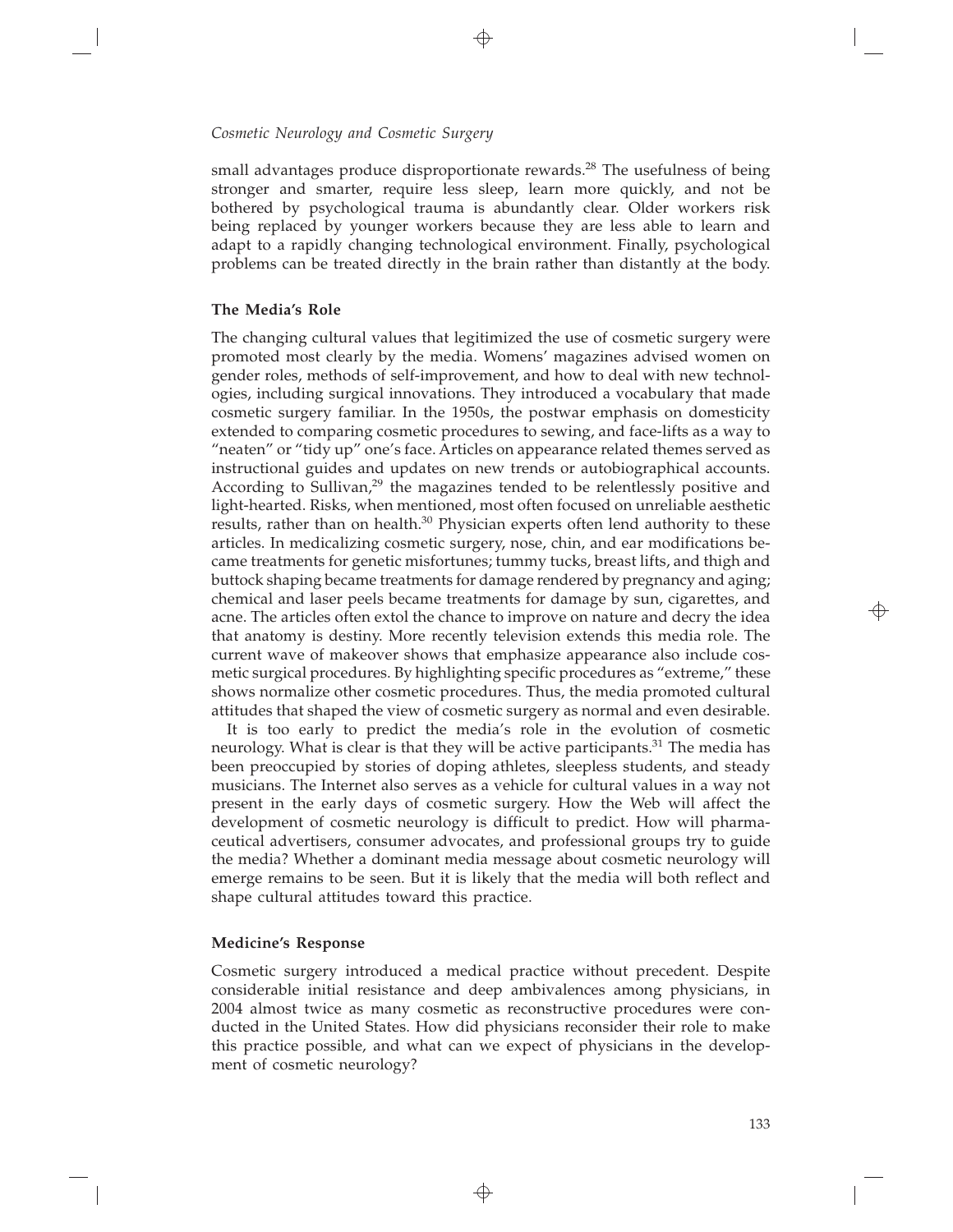## *Anjan Chatterjee*

The initial resistance to cosmetic surgery in the early 20th century arose when physicians were establishing their legitimacy as healthcare practitioners.32 Medical practice at the time was largely unregulated. The American Medical Association (AMA) branded "irregulars" such as homeopaths, chiropractors, magnetic healers, and hydrotherapists as quacks and introduced tight professional norms for allopathic physicians by insisting on scientific rigor in medical training and licensing procedures for practice. In this climate, most well-established surgeons considered cosmetic procedures frivolous and even immoral. At the time, "beauty doctors" did most cosmetic surgery. They often had little formal training and did not teach in medical schools or join medical societies or publish in medical journals. Yet, they had a disproportionate impact on how the public viewed cosmetic surgery. For example, Schireson promoted and received intense press coverage for operating on vaudeville star Fanny Brice's nose, making the public aware that such procedures were even possible. Despite the initial disdain for beauty doctors, $33$  by the 1960s, most plastic surgeons had lucrative side practices in cosmetic surgery. Surgeons adopted the idea that cosmetic surgery was a mental health intervention, which placed the practice in familiar therapeutic territory.

Sullivan $34$  points out that changes in the economics of medicine promoted the practice of cosmetic surgery. The increasing number of practitioners following the 1970s increased competition and coincided with decreasing demands for traditional reconstructive services. The use of seat belts and shatterproof glass in cars reduced the need for trauma surgery. The decline in the number of births in the 1960s reduced the need for congenital craniofacial procedures. Innovations in radiation and chemotherapy reduced the need to treat deformities caused by tumors. The increasing corporatization of medical practice provided incentives for physicians to practice cosmetic surgery. Physicians increasingly function as employees. Their medical decisions are largely constrained by insurance policies and regulatory burdens. Under these conditions, the freedom of a fee for service practice had an obvious appeal. Cosmetic surgery also became more widespread as informal controls on its practice broke down. Through the 1960s there were few opportunities to be trained in aesthetic procedures. Since then, practitioners can learn new procedures at workshops sponsored by professional organizations. In addition, hospital privileges are no longer needed to practice cosmetic surgery. By the late 1980s, 95% of procedures took place in doctor's offices and in stand-alone surgical centers.

In the 1970s, the Federal Trade Commission, attempting to decrease medical costs, decided that bans on advertising violated antitrust laws. Vigorous medical marketing followed this ruling.<sup>35</sup> The American Society for Plastic and Reconstructive Surgery hired consulting firms to tailor their message, revived science writers' symposia to encourage media exposure, provided radio broadcasts with prerecorded messages, widely distributed patient-education brochures, developed films and slide shows for local seminars and newsletters that could be individualized for practitioners, and established a toll-free national referral service. In 2004, their toll free referral number logged half a million phone calls.

How do the dynamics within medicine over the last 85 years in response to cosmetic surgery compare to what might be expected for cosmetic neurology? The struggles of the AMA in the first half of the 20th century to legitimize medicine by upholding standards and decrying commercialism seem a distant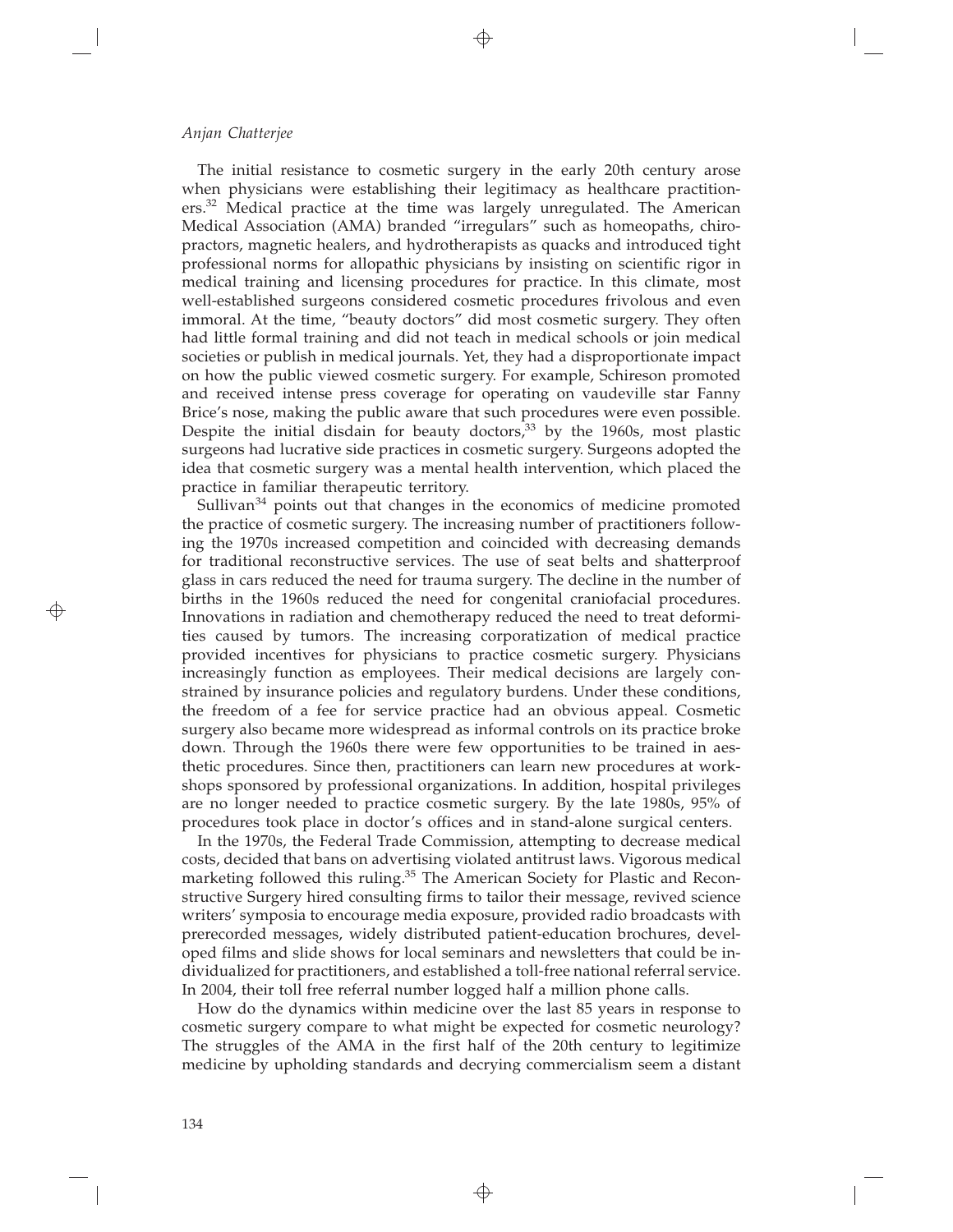memory. Physicians as a group seem less motivated to establish or maintain their role as cultural authorities. Consequently, the idea of distinguishing between legitimate and quack practitioners, although still germane, is not likely to gather much force. The competitive pressures in the practice of medicine continue unabated. Physician salaries have decreased in recent years, and the bureaucratic burdens of practicing corporate medicine are substantial. The option to engage in a fee for service practice remains enticing. Many psychiatrists now only see patients in fee for service practices, an example cosmetic neurology is likely to follow. Pharmacological enhancements do not face the technical barriers present with cosmetic surgery. Pharmaceutical companies promote the myriad ways in which medications can be used. The Internet as a source of unregulated information and as a marketplace serves to increase demand and creates availability not conceivable for cosmetic surgery.

Ironically, success in clinical neurosciences may bolster cosmetic neurology practices, analogous to the way that decreased demand for reconstructive surgery strengthened cosmetic surgery. Consider Alzheimer's disease, the most common degenerative dementia. Specialized clinical and research Alzheimer's Disease Centers now dot the landscape, and intensive efforts at understanding the pathophysiology and developing treatments are underway. To date most treatments are symptomatic. Although these interventions can improve patients' quality of life, they do not halt or reverse the disease. However, within our lifetime AD might be diagnosed and treated in its preclinical stages. Then, will this massive infrastructure of cognitive experts and specialized centers be redirected to the practice of cosmetic neurology?

It is hard to know if medicine as a profession will engage in promoting cosmetic neurology in an organized way. As part of the ongoing specialization of medicine, this past year, the United Council for Neurologic Subspecialties approved accreditation and licensing procedures for fellowships in behavioral neurology and neuropsychiatry. Thus, an organizational body that might eventually have an economic interest in the development and promotion of cosmetic neurology is in place. More broadly, fiduciary and commercial interests in medicine are increasingly conflated. Academicians develop patents and start their own companies. Hospitals engage in aggressive marketing campaigns. Relationships with rich donor–patients and families are carefully nurtured. Paradoxically, medicine is returning to a marketplace mentality and morality that the AMA decried a century ago. If there is money to be made, barriers to cosmetic neurology appear flimsy at best.

#### **Challenges**

If the history of cosmetic surgery is a guide, then the growth of cosmetic neurology seems inevitable. Factors that impeded the development of cosmetic surgery have dissipated, whereas the relevant factors that promoted cosmetic surgery remain in force. The advent of cosmetic neurology presents challenges to physicians and bioethicists.

Physicians are less engaged in questions of legitimacy. Legal and economic concerns insert themselves into decisions made by physicians at the bedside as their autonomy has declined markedly.<sup>36</sup> This decline is likely to be accompanied by an erosion in physicians' traditional sense of ethical responsibilities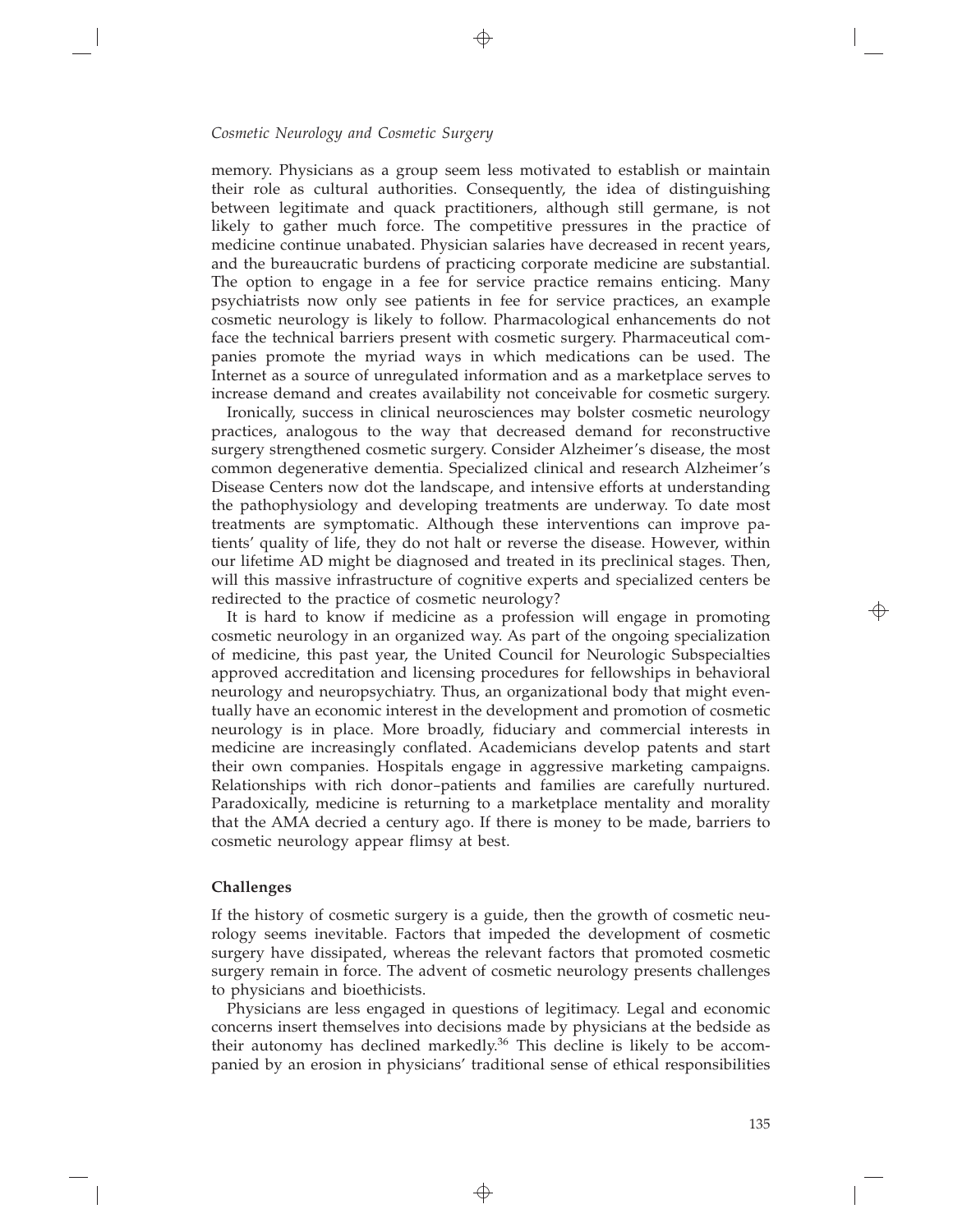## *Anjan Chatterjee*

as these concerns are abrogated to rules and regulations and fiduciary and economic interests are conflated. For physicians, this question of professional identity (and integrity) remains a fundamental challenge, a challenge that will be magnified by the practice of cosmetic neurology.

Bioethics evolved in an organized form in the late 1960s and early 1970s and has focused on medical and technological advances.<sup>37</sup> Cosmetic surgery evolved in an earlier era and with little critical analysis and virtually no input from professional bioethicists. Recently, bioethicists have engaged in vigorous debates about the ethics of genetics.<sup>38</sup> The concerns about human genetic modifications are not likely to surface in clinical practice for some time. In contrast, cosmetic neurology is evolving now. Bioethicists were late for cosmetic surgery and early for genetics. Professional ethicists are poised to turn their attention to neuroscience. As a fundamental challenge, will bioethics have any influence on cosmetic neurology?

#### **Notes**

- 1. Farah MJ, Illes J, Cook-Deegan R, Gardner H, Kandel E, King P, et al. Neurocognitive enhancement: What can we do and what should we do? *Nature Review Neurosciences* 2004;5:421–5; Chatterjee A. Cosmetic neurology: The controversy over enhancing movement, mentation and mood. *Neurology* 2004;63:968–74.
- 2. Chatterjee A. The promise and predicament of cosmetic neurology. *The Journal of Medical Ethics* 2006;32:110–3.
- 3. Haiken E. *Venus Envy. A History of Cosmetic Surgery*. Baltimore: The Johns Hopkins University Press; 1997.
- 4. Ryan L. Plastic surgery. *Illinois Medical Journal* 1918;34:69.
- 5. Hait P. History of the American Society of Plastic and Reconstructive Surgeons, Inc., 1931–1994. *Plastic and Reconstructive Surgery* 1994;94:1A–99A.
- 6. As an example of technical developments in this enterprise, as of 2003, fillers include bovine and porcine collagen, hyaluronic acid, autologous collagen, cultured autologous fibroblasts, silicone, cadaver fascia lata, cadaver dermis, polymethylmethacrylate, polylactic acid, polyoxyethylene, polyoxypropylene and dextran; Rohrich R, Rios J, Fagien S. Role of new fillers in facial rejuvenation: A cautious outlook. *Plastic and Reconstructive Surgery* 2003;112:1899–902.
- 7. Evans D, Funkenstein H, Albert M, Scherr P, Cook N, Chown M, et al. Prevalence of Alzheimer's disease in a community population of older persons. Higher than previously reported. *Journal of the American Medical Association* 1989;262:2551–6.
- 8. Kessler R, Chui W, Demler O, Walters E. Prevalence, severity, and comorbidity of 12-month DSM IV disorders in the National Comorbidity Survey Replication. *Archives of General Psychiatry* 2005;62:617–27.
- 9. Varlet-Marie E, Gaudard A, Audran M, Bressolle F. Pharmacokinetics/pharmacodynamics of recombinant human erythropoietins in doping control. *Sports Medicine* 2003;33:301–15; Gaudard A, Varlet-Marie E, Bressolle F, Audran M. Drugs for increasing oxygen transport and their potential use in doping. *Sports Medicine* 2003;33:187–212.
- 10. Barton-Davis E, Shoturma D, Musaro A, Rosenthal N, Sweeney H. Viral mediated expression of insulin-like growth factor I blocks the aging-related loss of skeletal muscle function. *Proceedings of the National Academy of Sciences of the USA* 1998;95:15603–7.
- 11. Walker-Batson D, Smith P, Curtis S, Unwin H, Greenlee R. Amphetamine paired with physical therapy accelerates motor recovery after stroke: Further evidence. *Stroke* 1995;26:2254–9.
- 12. Yesavage J, Mumenthaler M, Taylor J, Friedman L, O'Hara R, Sheikh J, et al. Donezepil and flight simulator performance: Effects on retention of complex skills. *Neurology* 2001;59:123–5.
- 13. Turner D, Robbins T, Clark L, Aron A, Dowson J, Sahakian B. Cognitive enhancing effects of modafinil in healthy volunteers. *Psychopharmacology* 2003;165:260–9.
- 14. Lynch G. Memory enhancement: The search for mechanism-based drugs. *Nature Neuroscience Supplement* 2003;5:1035–8.